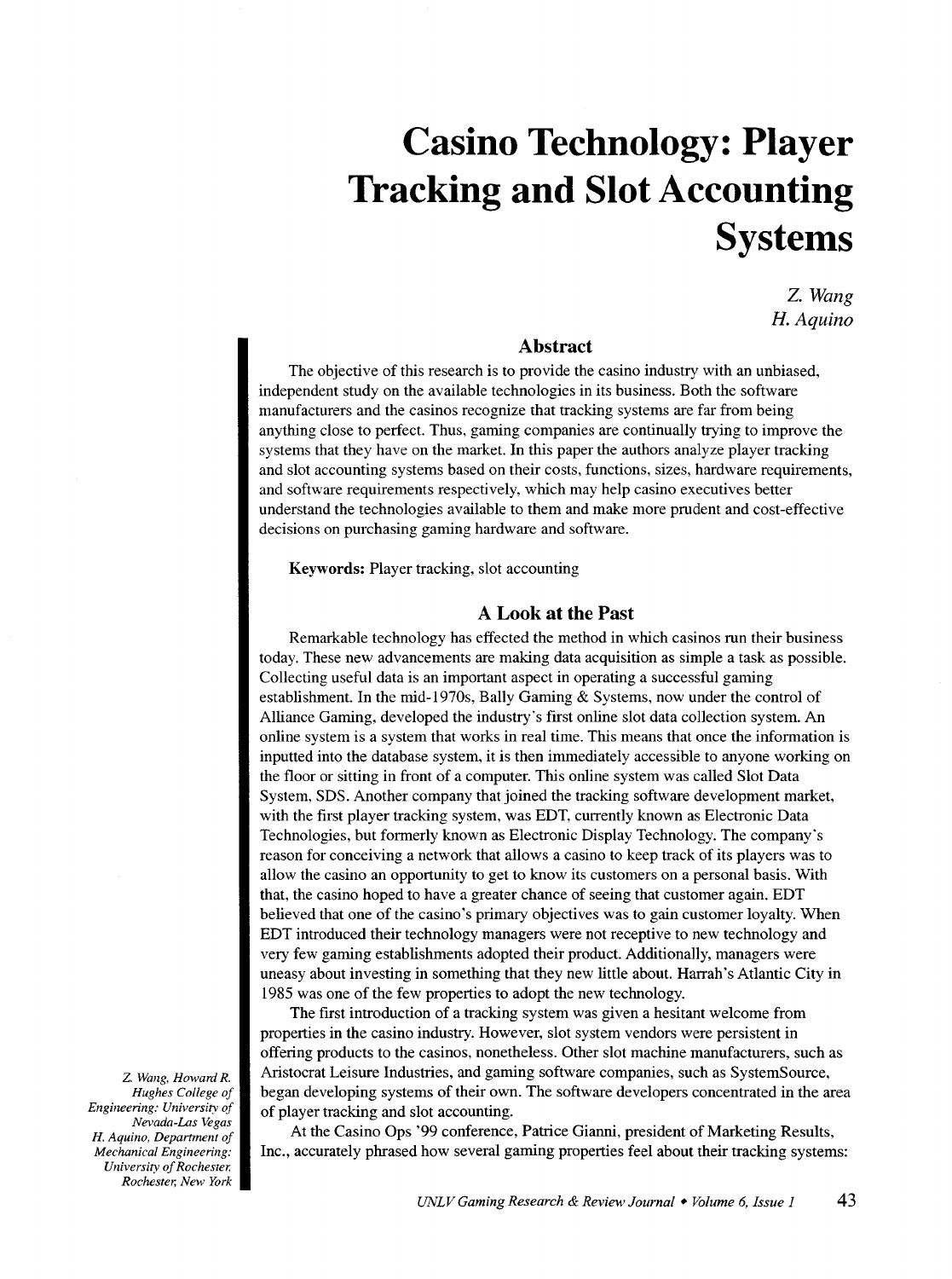"What tracking system we have today, we will hate tomorrow." The room filled with laughter because they knew exactly what she meant. Though this computer technology makes player tracking and slot accounting less tedious and more manageable, it does not come without its minor glitches and changes. If an establishment is not already equipped with a computer network of sorts, then because this is something that is not easily learned overnight, it requires additional training for management and employees. Even if the casino is computer-equipped, some training is still needed for the particular system that is being installed. These systems may be complicated at first, but in the end, the beneficial information gathered from their databases will be well worth the time, money, and effort.

**\** 

To keep up with the trends of technology, such as these, and appeal to masses of current and prospective customers, most casinos have changed their old-fashioned ways and have incorporated tracking software within their network of gaming machines. Before such technology, groups of casino employees were forced to manually keep track of their valuable customers at various venues in the casino, while other groups laboriously kept track of the readings from each gaming machine on the floor. This was a tremendous task, which was time consuming, required much labor, and led to the possibility of erroneous results. To avoid these negative characteristics of manual labor, a majority of, if not all, gambling properties use some sort of player tracking and slot accounting systems to keep track of accounts of the player and of the casino, respectively. Both systems are two necessary components that keep the daily operations of a casino efficient and in working order.

The player tracking software facilitates the casino in observing the habits of its customers. It essentially keeps track of the movement of the player on the floor by noting on what machine the players plays, for how long, of what denomination, and what were his wins and losses. This gives management an excellent outlook on the type of machines that the consumer enjoys playing, as well as the ones that the player ignores. Currently the trend in slot machine gaming is playing on "Australian-style," multi-line video slots with second screen bonuses, multiple-coin bets and a variety of denominations, successfully introduced in 1995 by the Sydney-based company Aristocrat Leisure Industries. The reason for such frenzy in playing multi-line slots is the player's conception that they will have greater chances of winning with more pay lines on the screen and more coins being played. Hoping that these types of machines will be popular to the customer, the casino will buy a few to test the game's true popularity and determine whether its customers are really interested in playing these games and should invest more of its money in these type of slots. Most gaming properties combine their player tracking systems to help them in building a slot club. Members of these clubs are entitled to benefits for being loyal customers to the casino. The initial information, such as name, address, phone number, and birth date, gathered from the players is stored in a database for marketing purposes, but the rest of the information collected from the player's playtime gives the casino the best view of how well its floor is being played.

The slot accounting software works similarly to the player tracking by providing detailed records of the gaming machines on the floor. The software allows casino management to keep track of the meter readings, which include the opening of the slot door, the jackpots and fills, and the coin in and coin out. Besides the aforementioned functions, many slot accounting systems also use this software as a source of security monitoring. Because they take a number of readings over a set period of time, the casino can ascertain from the results whether someone has been tampering with the machinery or if there has been a malfunction with the hardware. In the past, in order for the casino to discover there was something wrong with a gaming machine, myriads of employees would be sent to all the gaming machines and would endure the previously described long, arduous process. They would first have to take the metered readings from all the slots and video poker machines on the floor then, go back to their respective stations to input the data into the mainframe computer and do the necessary calculations (analyzing of the lists of numbers with the hopes of finding the machines working as they should ).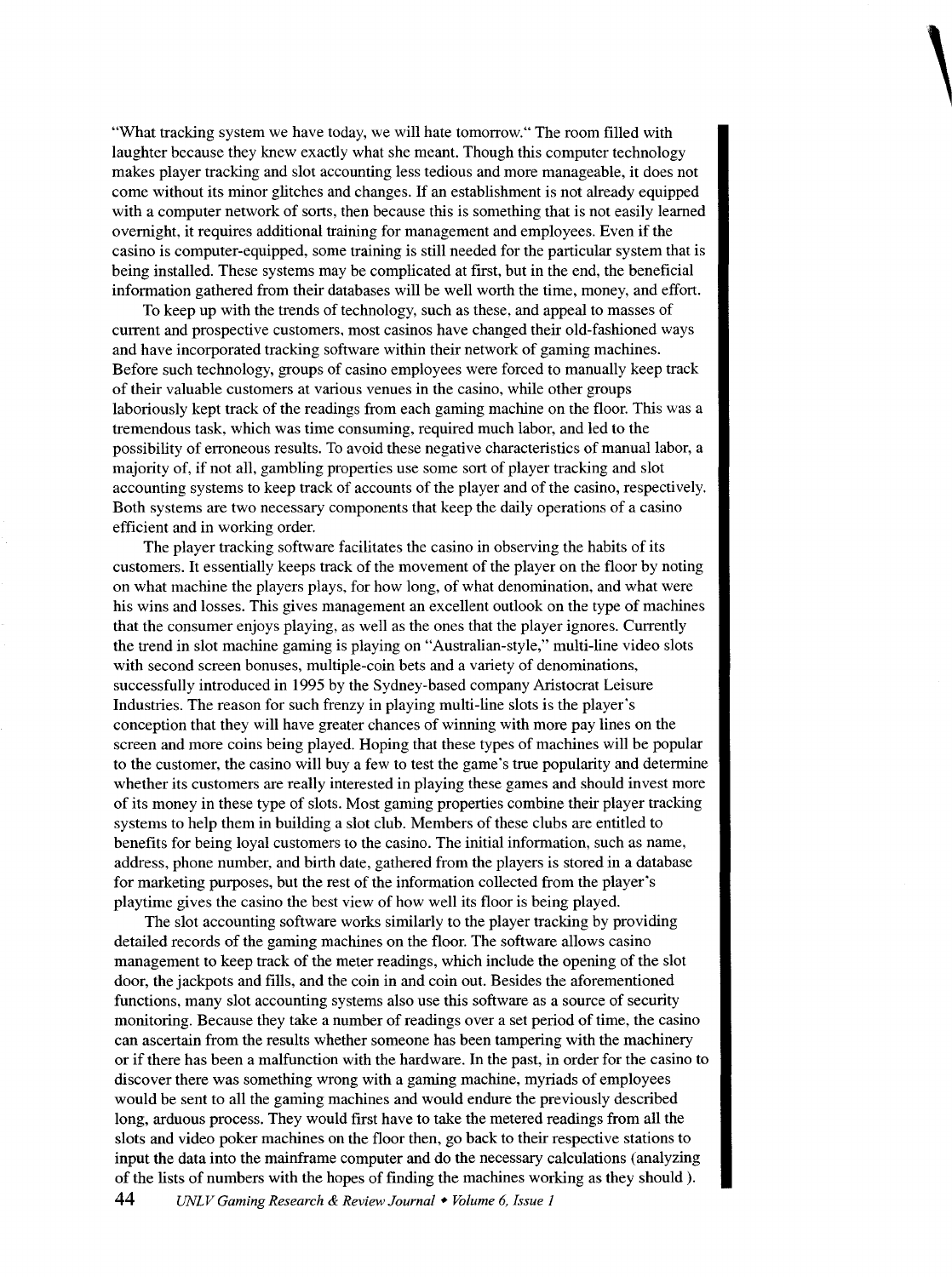If there were something odd about a certain machine, then the overlooking employee would send a technician to inspect it. This tedious practice would result in ancient data that may not always be accurate. While this excruciating practice could take hours, the tracking system could do the same in a significantly shorter period of time by simply matching the metered reading from the ones generated from the computer or by coming across an uncommonly excessive amount of coinage coming from the machine with no recorded high payout. This computerized technology saves money by providing better accuracy and time, allowing employees to spend more time interacting with customers.

Why should a casino be forced to spend so much money on player tracking and slot accounting systems? Essentially, the answer is that the gaming property can produce as much business as it possibly can, thus importantly increase revenue. The information stored in these databases is pertinent in promoting the success of the casino and those who work with these systems, especially the marketing strategists. These strategists are responsible for the various promotions that the casino holds in order to attract the attention and interest of customers. They use the information from the player-tracking module to construct promotional activities that will entertain and generate participation of an intended demographic group. In the same way, information from the slot accounting

**The information stored in these databases is pertinent in promoting the success of the casino and those who work with these systems, especially the marketing strategists**  database accurately reports to the casino the money that is distributed on the casino floor over a period of time. They may notice that during certain times of the day the activity is slow, so they need to create tactics that will bring business to the floor. Many player tracking and slot accounting systems relay their information into one database because it makes it easier for the strategists to analyze the valuable information. This information

when analyzed will help ensure that a gaming property is a marketable and thriving business. From the beginning. gaming companies believed that this type of technology would rise in popularity when the casinos come to the realization that "information will become a commodity. and what you do with it will become the differentiator." In other words, in order to take advantage of the possibilities of this tracking software development, one must know how to properly utilize the knowledge being gathered by this remarkable tool.

Most casinos today clearly see the importance of having all the machines on their floor networked with a tracking system of sorts. This network is the group of interconnected computers that include the hardware and software used to connect them. Because there is a wide variety being offered in the market, it is often difficult to choose from one gaming system or another. Currently, gaming companies are offering these systems to aid in keeping casino properties up-to-speed with all the technological advances. Gaming device manufacturers are not the only ones who contribute to the tracking software market; companies who specialize in data acquisition and information systems offer player tracking and slot accounting software, as well. Many of these companies do not only offer one type of tracking system, but offer several in an attempt to fit the needs of the casinos around the world. For example, not all properties are as large as the ones in Las Vegas or in Atlantic City, so it may be inappropriate for a riverboat in Mississippi to have the same tracking system as a larger casino on the Las Vegas Strip. The software market is constantly growing because these companies are continuously offering new products. If they are not developing new software, then they are upgrading their current ones. In essence, their main objective is to create a software that the manufacturers believe will fit the needs of the casinos in their market niche.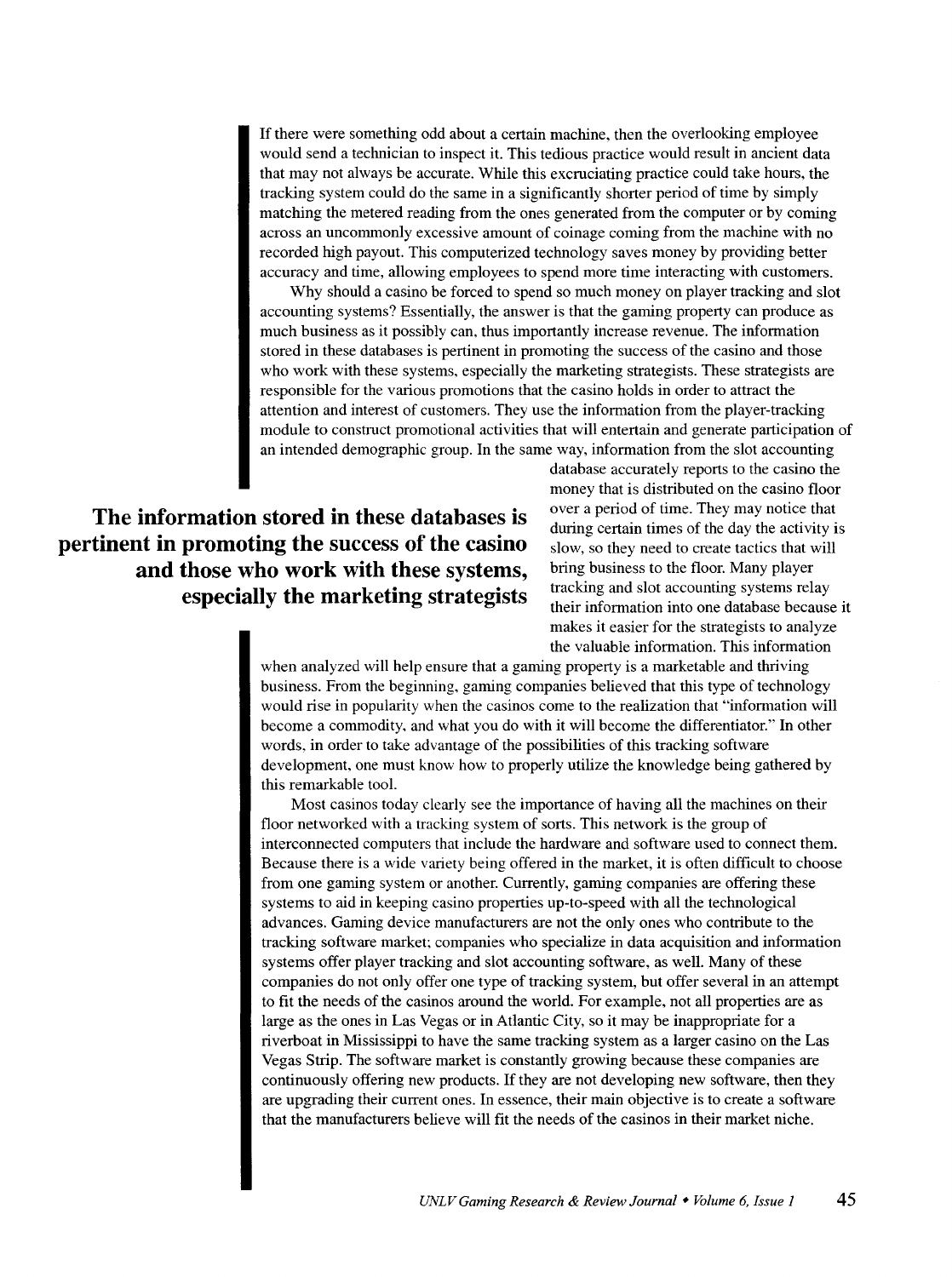### Choosing a Player Tracking System

### Features of Player Tracking Systems

In order for a casino and other gaming properties to choose the proper tracking system for their business, they should first consider all the features that each system has to offer. By far, it is not a simple task and takes much time and thought. Because there is so much that is being offered in the market today, it may be difficult to sift through the numerous tracking software packages and select the most appropriate one. A casino should not make a decision by cost alone because usually the price is not the most important factor. In the same way, it cannot base its choice only on the gaming manufacturer's reputation. Because a company has a highly reputable background in slot

manufacturing, it does not necessarily mean that it also has the same reputation in creating tracking software. There is so much to take into account. Areas of importance to the consumer should be: cost, the price per machine; function, the tasks that the software performs; size, the size of their gaming property; hardware, the networking and any hardware

Gaming device manufacturers are not the only ones who contribute to the tracking software market; companies who specialize in data acquisition and information systems offer player tracking and slot accounting software, as well.

installation or interface requirements; and software, the compatibility requirements for the tracking software to work properly.

Table 1 lists some of the current tracking software on the market. Some gaming companies only develop one tracking software and/or player tracking system, while others create an assortment of software systems to suit the requisites of a variety of gaming properties.

### Table 1

### Current Tracking Software on the Market

| <b>Software Maker</b>                                                    | <b>Software Name</b>                          |
|--------------------------------------------------------------------------|-----------------------------------------------|
| <b>Acres Gaming, Inc.</b>                                                | Wizard                                        |
|                                                                          | Acres Advantage                               |
| <b>Alliance / Bally Gaming &amp; Systems</b>                             | Slot Data System (SDS)                        |
| Casino Data Systems (CDS)                                                | Online Accounting Software Information System |
|                                                                          | (OASIS II)                                    |
|                                                                          | OASIS/Windows                                 |
|                                                                          | <b>BlackBart Slot Accounting</b>              |
|                                                                          | Super-PlayMate Player Tracking                |
| <b>Casinotek</b>                                                         | PlayTrak                                      |
| Gaming Systems International (GSI) Casino Management System (CMS)        |                                               |
| <b>International Game Technology (IGT)IGT's Gaming System (IGS)</b>      |                                               |
| <b>Logical Solutions International (LSI)</b> Slot Marketing System (SMS) |                                               |
|                                                                          | PlayerTrak                                    |
|                                                                          | SlotTrak 2000+                                |
| Lodging and Gaming Systems $(LGS)$                                       | Slot Accounting and Analysis System (SAAS)    |
|                                                                          | Players.                                      |
| <b>Mikohn Gaming Corporation</b>                                         | CasinoLink                                    |
| SystemSource Inc.                                                        | Casino Management System (CMS)                |

#### Considering Costs

Generally, most people believe that the cost is a very important factor to consider when buying a product. Naturally, it is a crucial part in deciding whether to buy a product from one store as opposed to another because the consumer wants to get the most for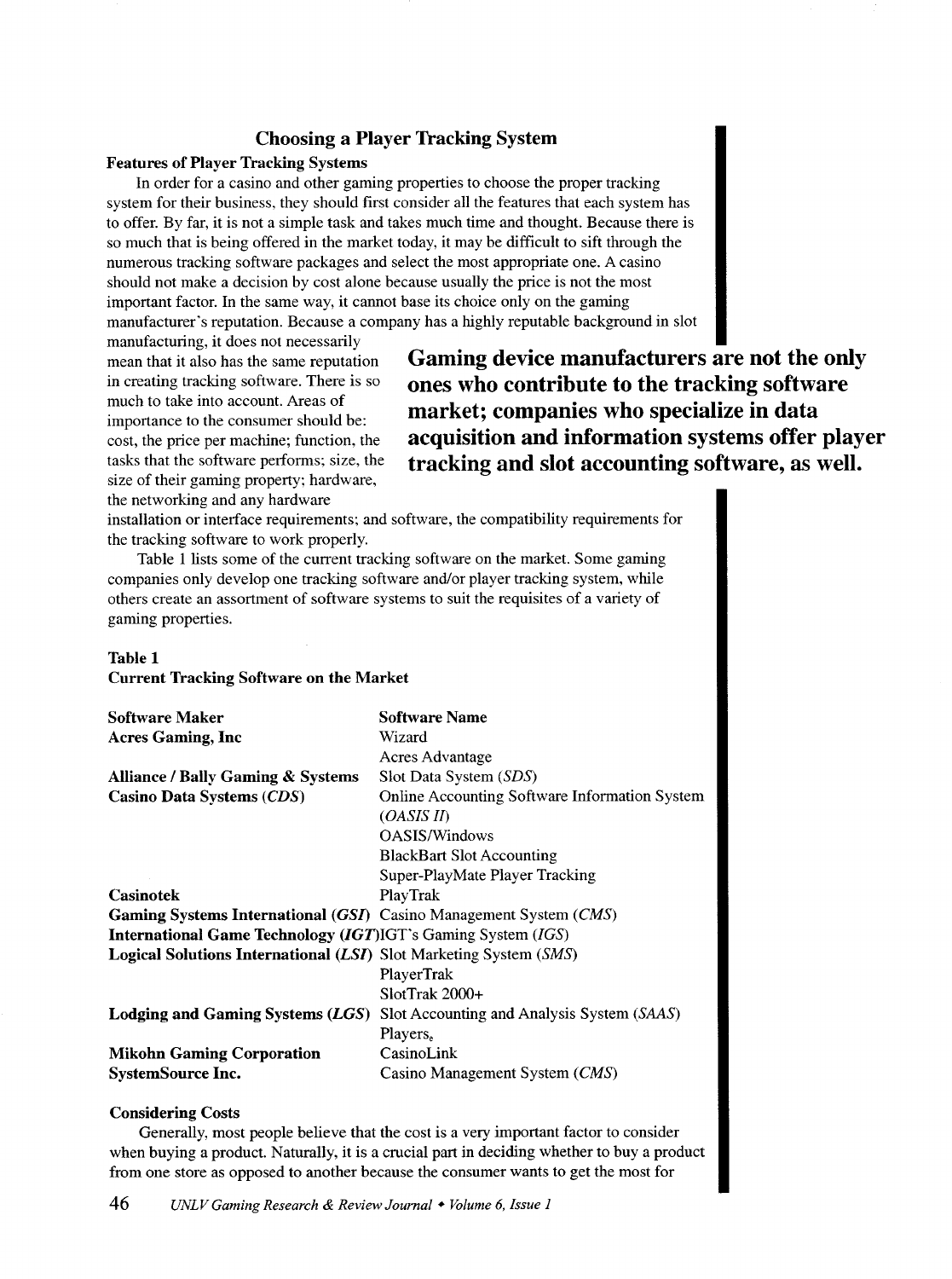what the consumer has paid, but this decision should not rely on the cost alone. The cost of the installation of machines varies from gaming company to gaming company. Though most companies price the installation of a system per machine, some may have one set rate that is paid by the casino or, if the company offers this, they may simply lease the tracking system. A combination of costs adds up to figure the final cost for each casino. The companies usually calculate this bottom-line cost by adding the cost of the software, the cost of hardware, the installation per machine, the training fees, and contracted fees for supplementary maintenance services in the future. The price tag on this investment is not small. It was calculated that in 1991, an average casino would spend nearly \$1-3 million on the installation of an online system within the gaming machines, and \$3,000- 4,000 per month to keep the system in operation. Because gaming properties are diverse, the cost will differ for each establishment. For instance, gaming companies tend to discount their rates per machine as the number of slot and video poker machines increases.

Because there are variations in the cost for installations of machines, most tracking system companies were unwilling to provide an approximate price per machine for acquiring a tracking software system. These companies expressed that they were unable to disclose such information due to confidentiality issues with their clients. Though many of these companies, such as Alliance and LSI, were reluctant to give their rates, some companies, such as Acres and CDS, were less hesitant in providing an approximate price per machine. CDS has four software systems and modules on the market and each is priced at about \$1100-\$1400 per machine, but may vary depending on the size of the casino. Versions of BlackBart Accounting and Super-PlayMate are basic components of both OASIS II and OASIS/Windows, but can be used individually if the casino chooses to do so. The casino can opt to use all the modules in OASIS or customize the system to the needs of the casino. In conjunction with the software installed, the system consists of certain hardware equipment that must be in all the machines regardless of the combination of modules the casino decides to incorporate. In CDS' estimations, the actual software is a small cost compared to the hardware that must be mounted in or on the gaming machines. However, this is not true for all gaming companies.

Other companies that supplied information relating to the costs of investing in a tracking software system were Acres, Casinotek, and GSI. Again the figures that were given were only estimates. Acres quoted that their slot accounting software, the Wizard, would be approximately \$1250 per machine, while GSI revealed that to install their CMS system, it would cost \$800-\$1000 per machine. Unlike CDS, Acres, and GSI, Casinotek does not sell the software or equipment necessary to network its tracking system PlayTrak; they merely lease it to the casino. Sometimes this option may be more appropriate for a particular casino. The cost of leasing, as does purchasing, a system depends on the size of the casino. Whatever the cost, it is an enormous decision to make.

#### **Small, Medium, or Large?**

Not all tracking systems are designed for use in casinos of all sizes. Some slot software companies have a targeted size of casino in which their software is most appropriate, while others are flexible and cater to casinos with various quantities of machines. Table 2 shows each software program with its corresponding, estimated figure of the appropriate size for the specific software. These categories also denote the discounts and price range that may be applicable to the total cost of tracking system software.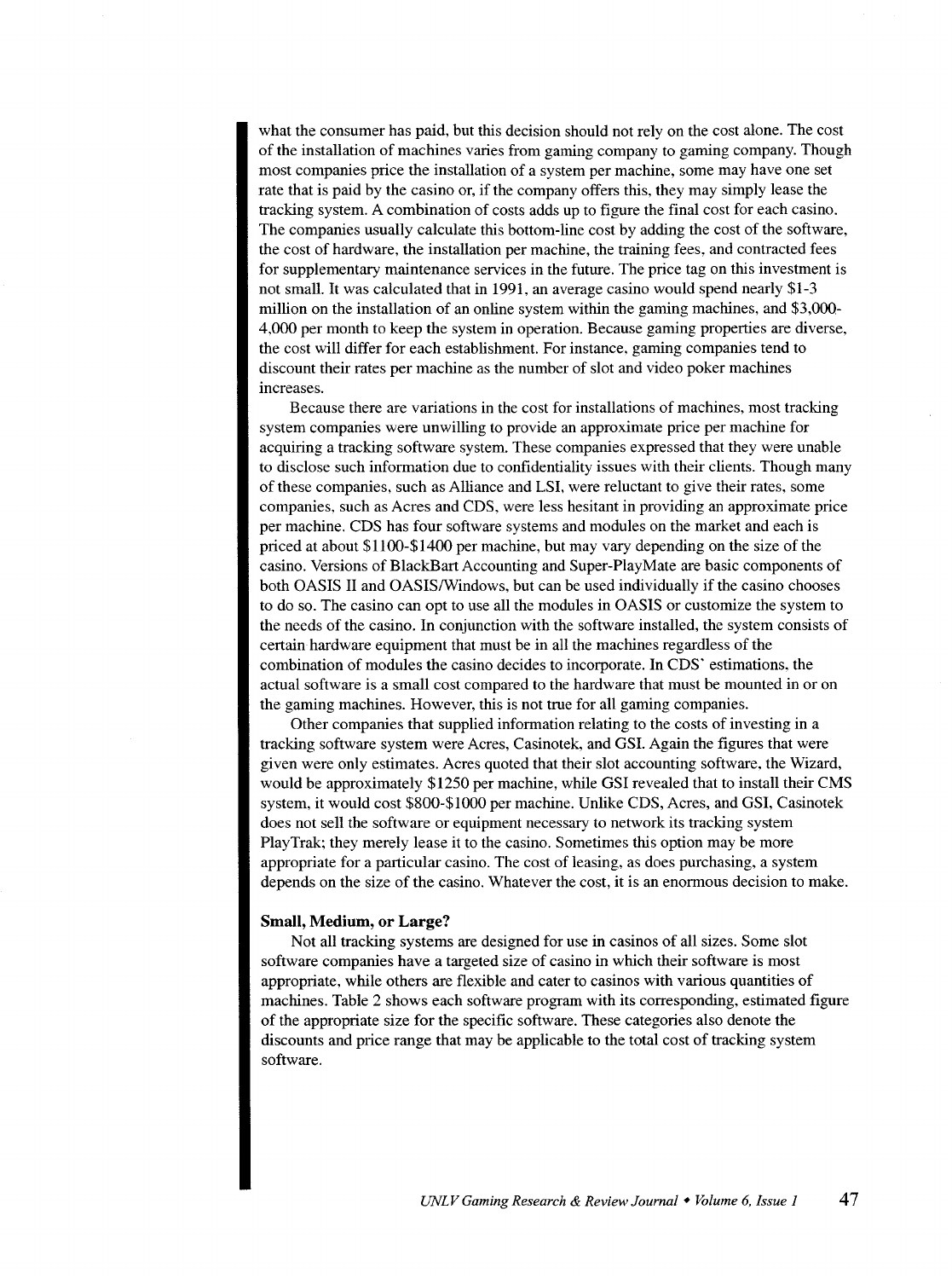### Table 2 Classification of Tracking Software by. Size

|                                                  | <b>Small</b> | Medium        | Large       |
|--------------------------------------------------|--------------|---------------|-------------|
| Wizard <sup>1</sup>                              |              |               |             |
| Acres Advantage <sup>1</sup><br>SDS <sup>1</sup> |              |               |             |
| <b>OASIS II</b>                                  | under 750    | 750-1200      | over 1200   |
| <b>OASIS/Windows</b>                             | under $750$  | 750-1200      | over 1200   |
| <b>BlackBart</b>                                 | under $750$  | 750-1200      | over 1200   |
| <b>Super-PlayMate</b>                            | under $750$  | 750-1200      | over $1200$ |
| PlayTrak                                         | under 25     | $25 - 75$     | over 75     |
| <b>CMS</b>                                       |              | 500-1000      | over 1000   |
| <b>IGS</b>                                       | 300 and over | 1200 and over | over 2200   |
| <b>SMS</b>                                       | under 750    | 750-1500      | over 1500   |
| <b>PlayerTrak</b>                                | under 750    | 750-1500      | over 1500   |
| SlotTrak 2000+                                   | under 750    | 750-1500      | over 1500   |
| <b>SAAS</b>                                      | under 500    | 500-1000      |             |
| Players.                                         | under 500    | 500-1000      |             |
| CasinoLink<br>CMS <sup>1</sup>                   | 200 and over | 1400 and over | over 13,000 |
|                                                  |              |               |             |

'not available

It would not be fitting for a small casino to invest a large amount of money on a system that is intended for a casino with a large number of gaming machines. However, some companies have developed systems that are cost efficient for smaller casinos. For example, Casinotek's PlayTrak system supports smaller gaming venues. This may be due to the limitations and specified usage of the PlayTrak system. However, PlayTrak is normally installed in casinos whose floor consists of table games, bingo, and keno. The company believes that the system is compatible and could be used on gaming machines, as well, though this had not been done at the time the article was written.

Mikohn's Casino Link has the capacity to support a large number of gaming machines and link multiple properties into the system. This allows the collective tracking of multi-site properties into one system, allowing corporate employees as well as casino employees to have access to the data. CasinoLink and PlayTrak provide an illustration that systems have been developed that can fit the needs of most casinos.

### What Does It Do?

As the issues of cost or size are not independent of the other factors when choosing a software system, the functions of the software play a major role in that decision. Several software systems currently being offered incorporate other management systems within the programming, aside from the player tracking and the slot accounting. When choosing a system, the casino needs to know what features are appropriate for its business. If the property already has a management system installed in the casino, then it may wish only to purchase the modules that consist of the player tracking and slot accounting systems. On the other hand, the casino may need to network the entire casino with new programming and decide on a complete management system that includes the player tracking, the slot accounting, and other systems. Still, the casino may need a player tracking system, but already owns a slot accounting system, so they need only look for software offering that alone. The possibilities are endless, but the casino must decipher what is necessary in the system they wish to purchase.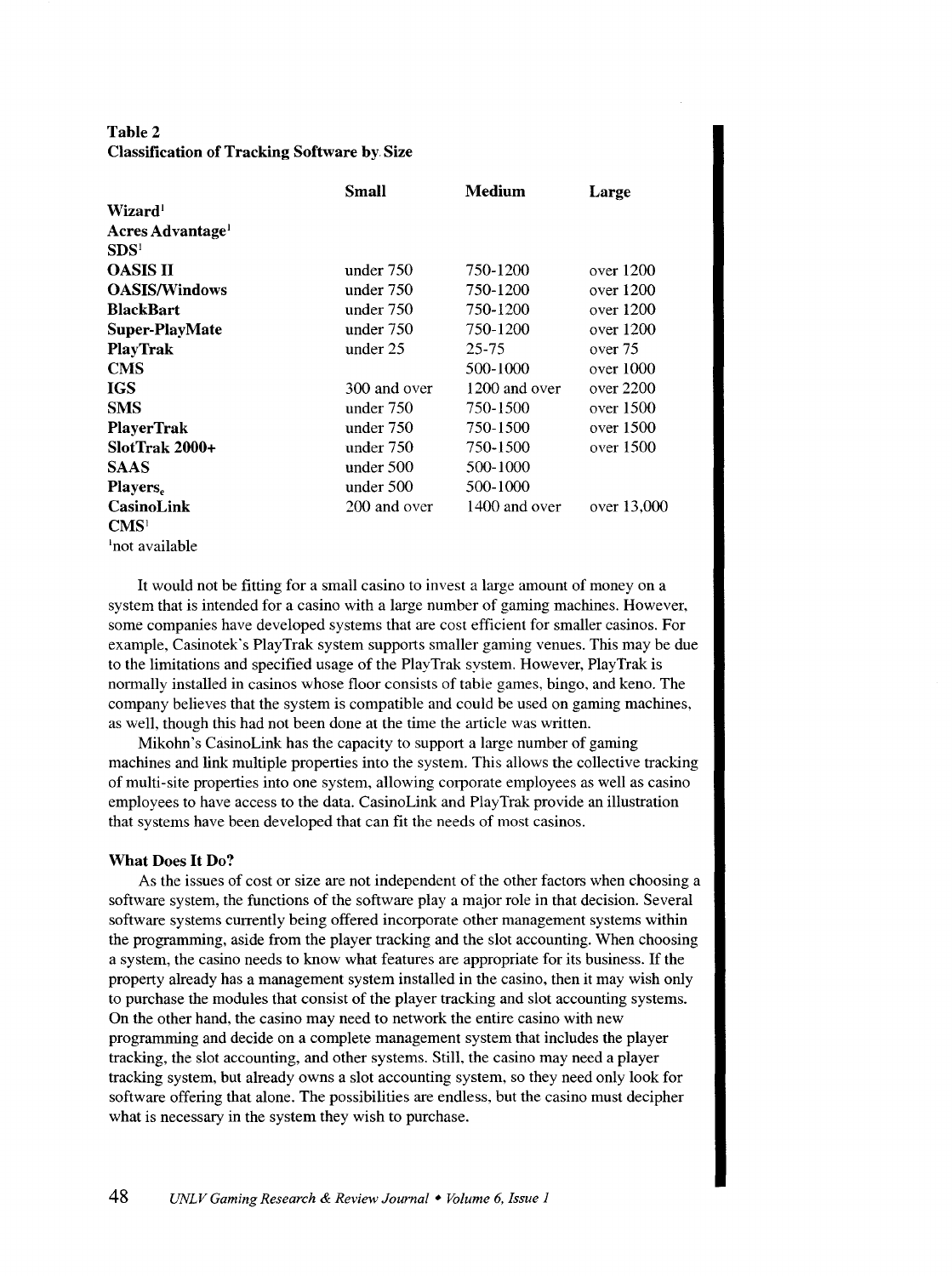Because the main concentration of this research is on tracking software, exclusively pertaining to slot and video gaming machines, the information in Table 3 concentrates on those functions. Though some of the systems include other management software. an analysis of any additional features will not be included here. A tracking software system can perform the tasks of a player tracking system, of a slot accounting system, or of both. When choosing which software product is appropriate for the casino, the casino must decide whether it wants only the player tracking system, only the slot accounting system,

### **A tracking software system can perform the tasks of a player tracking system, of a slot accounting system, or of both**

or both.

Nearly all of the systems mentioned perform the function of a player tracking program and a slot accounting program. Many of the gaming companies offer modular components for those casinos that do not need all of the capabilities of the

program. For example, the casino may have a player tracking or slot accounting system which they like and know how to use. The availability of modules allows the casino to customize the software to fit the needs of its business. A casino that purchases software capabilities it will not use is wasting hard drive space, memory, and money.

Besides the functions of player tracking and slot accounting, software manufacturers offer advanced and optional modules. Depending on the software package, some of these extra features are already included when purchasing the player tracking and slot accounting functions, while others are sold as stand-alone modules. Some common features include cage & credit which keeps track of the money circulating within the confines of the cage, player club management which helps develop and manage a casino's player club, and floor display which aides in structuring the layout of the gaming machines on the casino floor. These are only a few of the several features that are being offered in casino software packages.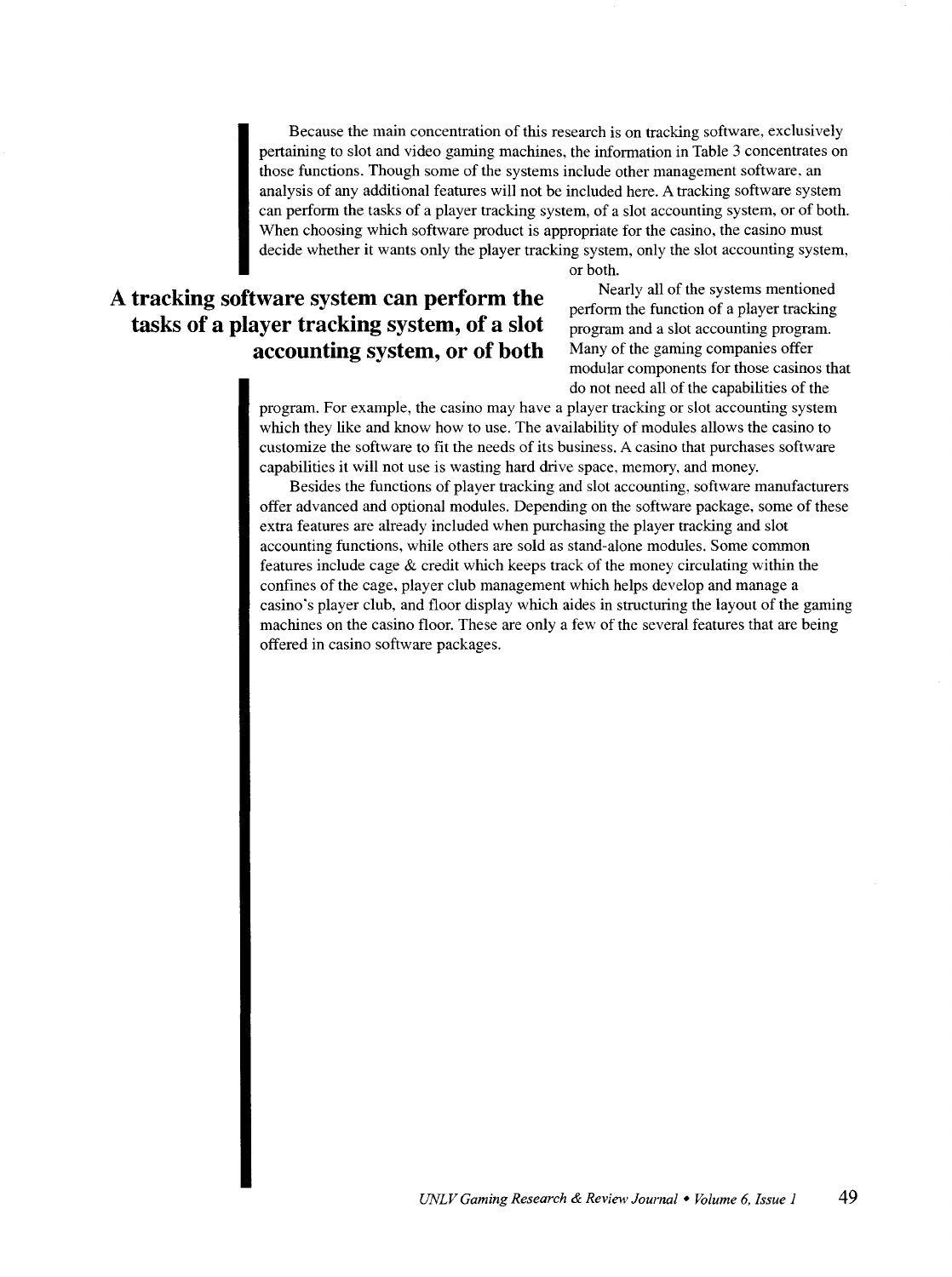### Table 3

| <b>Functions of Tracking Software</b> |                           |                           |       |                                         |              |                                    |
|---------------------------------------|---------------------------|---------------------------|-------|-----------------------------------------|--------------|------------------------------------|
|                                       | Slot                      | <b>Slot</b>               | Other | Other                                   | Cage & Other |                                    |
|                                       |                           |                           |       | Tracking Accounting Tracking Accounting |              | Credit Modules                     |
| <b>Wizard</b>                         |                           | X                         |       |                                         |              |                                    |
| <b>Acres Advantage</b>                | X                         | X                         |       |                                         |              |                                    |
| <b>SDS</b>                            | X                         | X                         |       |                                         |              |                                    |
| <b>OASIS II</b>                       | X                         | X                         |       |                                         |              | OmniVIEW real time                 |
|                                       |                           |                           |       |                                         |              | floor display, custom              |
|                                       |                           |                           |       |                                         |              | report generator,                  |
|                                       |                           |                           |       |                                         |              | surveillance monitor,              |
|                                       |                           |                           |       |                                         |              | BartCADD revenue                   |
|                                       |                           |                           |       |                                         |              | floor plots,                       |
|                                       |                           |                           |       |                                         |              | maintenance monitor,               |
|                                       |                           |                           |       |                                         |              | RapidPAGE                          |
| <b>OASIS/Windows</b>                  | Χ                         | X                         |       |                                         |              | OmniVIEW/                          |
|                                       |                           |                           |       |                                         |              | BartCADD, PitBOSS,                 |
|                                       |                           |                           |       |                                         |              | PersonalBanker,                    |
|                                       |                           |                           |       |                                         |              | ProTURBO                           |
|                                       |                           |                           |       |                                         |              | progressive setup,                 |
|                                       |                           |                           |       |                                         |              | RapidPAGE, OASIS<br>Administrator, |
|                                       |                           |                           |       |                                         |              | surveillance monitor,              |
|                                       |                           |                           |       |                                         |              | maintenance monitor,               |
|                                       |                           |                           |       |                                         |              | standard interface                 |
| <b>BlackBart</b>                      |                           | X                         |       |                                         |              |                                    |
| Super-PlayMate                        | Х                         |                           | X     |                                         |              |                                    |
| PlayTrak                              | Х                         |                           |       |                                         |              |                                    |
| <b>CMS</b>                            | X                         | X                         | X     | X                                       | X            | player marketing, slot             |
|                                       |                           |                           |       |                                         |              | maintenance, security              |
|                                       |                           |                           |       |                                         |              | watch                              |
| <b>IGS</b>                            | X                         | X                         | X     | X                                       | X            | patron management,                 |
|                                       |                           |                           |       |                                         |              | security, system                   |
|                                       |                           |                           |       |                                         |              | control, tournaments,              |
|                                       |                           |                           |       |                                         |              | restaurant                         |
|                                       |                           |                           |       |                                         |              | reservations, bus                  |
|                                       |                           |                           |       |                                         |              | reservations, events,              |
|                                       |                           |                           |       |                                         |              | signature verification             |
|                                       |                           |                           |       |                                         |              | and registration                   |
| <b>SMS</b>                            |                           | X                         |       |                                         |              |                                    |
| <b>PlayerTrak</b>                     | X                         | $\boldsymbol{\mathrm{X}}$ |       |                                         |              | comp management,                   |
|                                       |                           |                           |       |                                         |              | casino marketing                   |
| <b>SlotTrak 2000+</b>                 |                           |                           |       |                                         |              | slot club                          |
|                                       |                           |                           |       |                                         |              | management, system                 |
| <b>SAAS</b>                           |                           | $\mathbf X$               |       |                                         |              | management                         |
| Players <sub>e</sub>                  | X                         |                           |       |                                         |              |                                    |
| CasinoLink                            | $\boldsymbol{\mathrm{X}}$ | $\mathbf X$               | X     |                                         |              | CADDTrak,                          |
|                                       |                           |                           |       |                                         |              | progressives, Mystery              |
|                                       |                           |                           |       |                                         |              | jackpots, security                 |
|                                       |                           |                           |       |                                         |              | monitoring                         |
| <b>CMS</b>                            | X                         |                           | X     | X                                       | X            | marketing                          |
|                                       |                           |                           |       |                                         |              |                                    |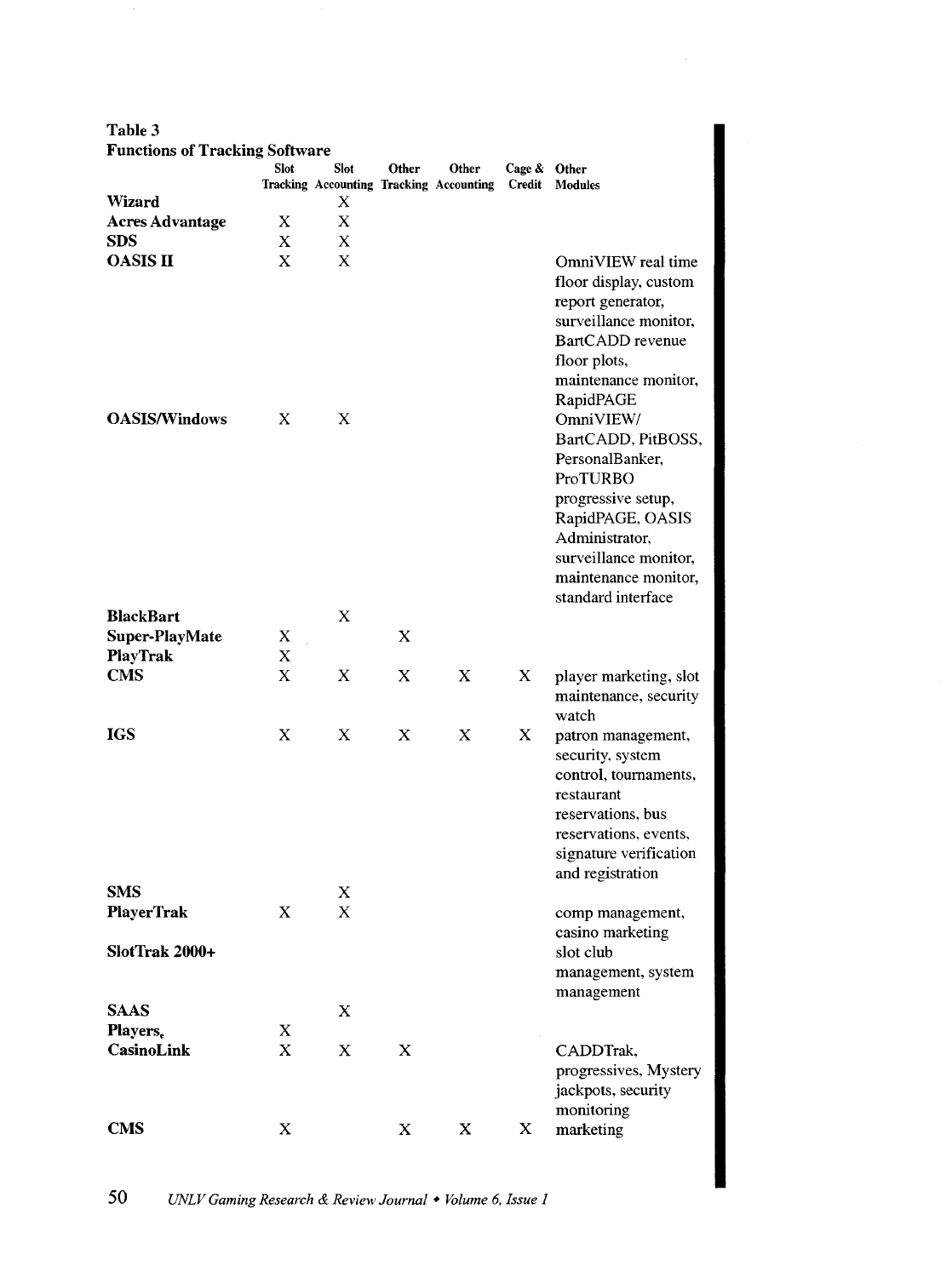### Fulfilling the Hardware and Software Requirements

Connecting the hardware components that are required in the installation of the tracking system software is probably one of the most important parts of the installation process. They are the external elements that make the machines compatible within one network. No matter what system a casino chooses, it must be able to be networked with the company's computer systems. Usually the computers do not have to be of a certain brand name. Some companies do call for a specific processor, such as SDS and IGS, which require IBM RS/6000 and systems from LSI and LGS using the IBM AS/400. Normally, the casino must have computers that meet the minimum requirements in memory and hard drive space. This would generally depend on how many gaming machines the casino has on the floor. Table 4 contains the hardware requirements that a casino must have in order to operate the manufacturers' tracking products.

#### Table 4

### Tracking Software Hardware Requirements

|                               | <b>Machine</b>     | Memory              | Hard                 | Card          |   |   | Display Keypad Handheld | Other                 |
|-------------------------------|--------------------|---------------------|----------------------|---------------|---|---|-------------------------|-----------------------|
|                               |                    |                     | <b>Drive</b>         | <b>Reader</b> |   |   | Computer                | Hardware              |
| <b>Wizard</b>                 |                    |                     |                      |               |   |   |                         |                       |
| Acres Advantage Pentium 450   |                    |                     |                      |               |   |   |                         |                       |
| <b>SDS</b>                    | <b>IBM</b>         | 16 MB -             | $2 - 12$             | X             |   |   |                         | $S$ -kev $\mathsf{I}$ |
|                               | RS/6000            | $1$ GB              | GB                   |               |   |   |                         |                       |
| <b>OASIS II</b>               | PC-based           | 256 MB              | $4$ GB               | Χ             | Χ | X |                         |                       |
| <b>OASIS/Windows PC-based</b> |                    | 256 MB              | $4$ GB               | X             | X | X |                         |                       |
| <b>BlackBart</b>              | PC-based           | 256 MB              | 4 GB                 | X             | Х | X |                         |                       |
| Super-PlayMate PC-based       |                    | 256 MB              | 4 GB                 | X             | X | X |                         |                       |
| <b>PlayTrak</b>               | PC-based           | varies <sup>2</sup> | varies <sup>2</sup>  |               |   |   | X                       |                       |
| <b>CMS</b>                    | PC-based           | varies <sup>2</sup> | varies <sup>2</sup>  | Х             | X |   |                         | network card          |
| <b>IGS</b>                    | <b>IBM RS/6000</b> | $128 \text{ MB}^3$  | 600-800 X            |               | X |   |                         | PT95A (player         |
|                               |                    |                     | MB <sup>3</sup>      |               |   |   |                         | tracking board)       |
| <b>SMS</b>                    | <b>IBM AS/400</b>  | varies <sup>2</sup> | varies <sup>2</sup>  |               |   |   |                         |                       |
| <b>PlayerTrak</b>             | <b>IBM AS/400</b>  | varies <sup>2</sup> | varies <sup>2</sup>  |               |   |   |                         |                       |
| SlotTrak 2000+                | <b>IBM AS/400</b>  | varies <sup>2</sup> | varies <sup>2</sup>  |               |   |   |                         |                       |
| <b>SAAS</b>                   | <b>IBM AS/400</b>  | $192 \text{ MB}^3$  | $16$ GB <sup>3</sup> |               |   |   |                         |                       |
| Players.                      | IBM AS/400         | $192 \text{ MB}^3$  | $24$ GB <sup>3</sup> |               |   |   |                         |                       |
| CasinoLink                    | PC-based           | varies <sup>2</sup> | varies <sup>2</sup>  |               |   |   |                         | data collection       |
|                               |                    |                     |                      |               |   |   |                         | board                 |

CMS IBMAS/400

'if the casino does not wish to install a card reader

'company could not specify

'specifications for an average-sized casino

Other hardware components are essential in having a working tracking system in the casino, besides the network. Though some systems, like the ones from LGS, do not require any extra exterior or interior modules, most others in the industry do. This may be as simple as a card reader or a handheld computer that can read the data from the card or through infrared or radio transmissions from the machines. Many casinos also have a keypad on the machine, so players can access credits that they have previously deposited into an account through their card. With that, players also have the capabilities to redeem their comps directly from the gaming machine. Still, the casinos might desire that a display monitor, such as an LED screen, be mounted onto each machine. These displays can be used to greet the player when the casino's player club card is inserted into the machine, notifying the customer of the amount points which been accumulated thus far. Some casinos also use this as a way to communicate to the player by sending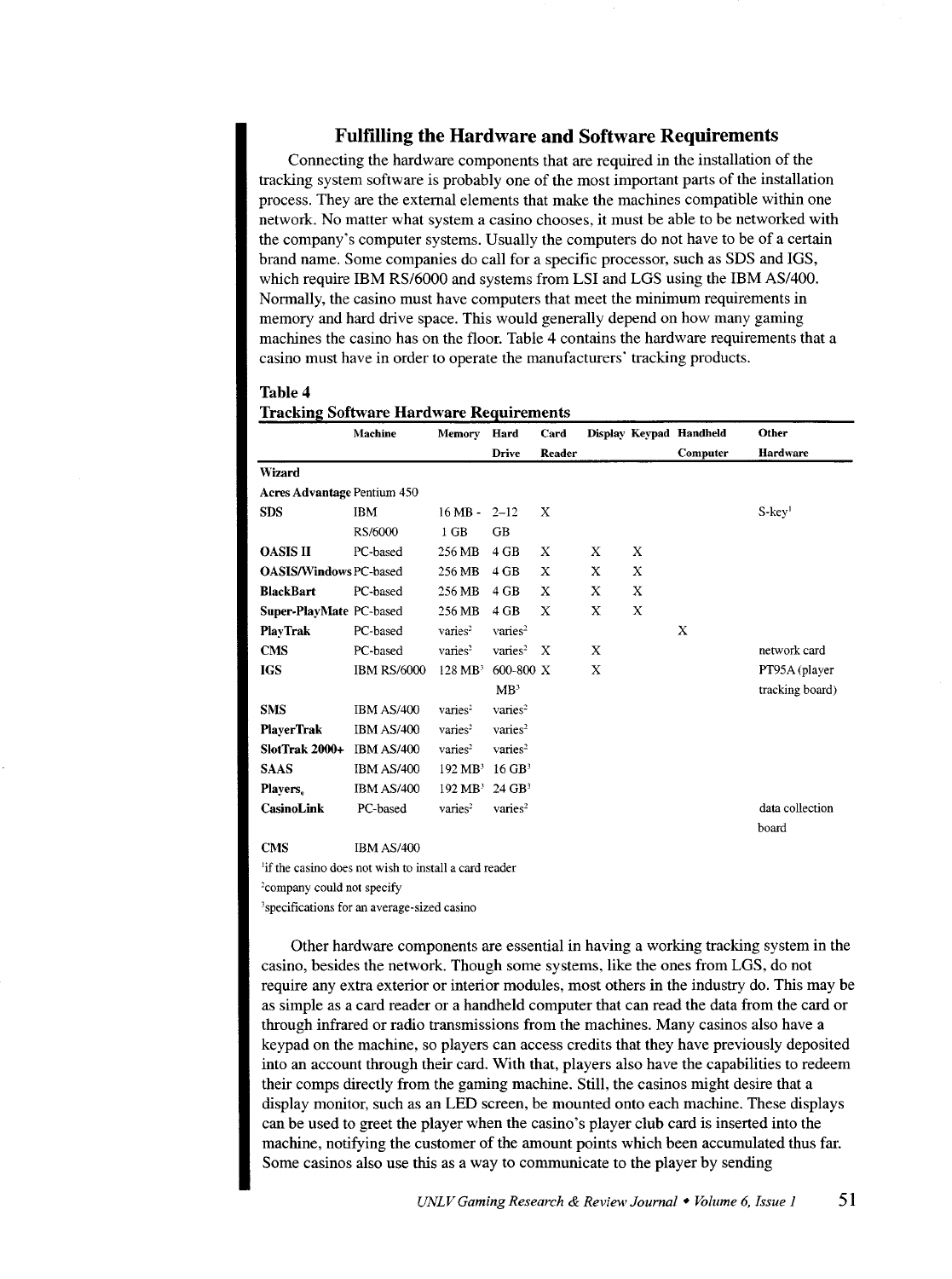personalized messages, such as a birthday greeting, to the machine in front of the player. Such systems from IGT and Mikohn ask that the casino integrate supplementary equipment into the machines, such as a network card or player tracking board.

There are two types of gaming machines on a casino floor: reel slot machines and video gaming machines. Though most slots and video games generally have a box-like exterior, the composition of the internal protocol may be different. From speaking with the participating gaming companies (see Table 5), almost all the software available is compatible with both varieties of gaming machines. This is logically true because the exact, necessary hardware must be installed in both in order to make the machines compatible with one another. Similarly, this is how machines from a variety of gaming companies are able to operate with each other. As with other programs that run through a computer, all the involved machines must speak in the same language or protocol, "a set of rules governing the format of messages that are exchanged within computers." The external framework of each reel slot and video poker machine may have its unique features, but through the hardware and software components as the medium, they are able to communicate with each other.

| <b>Applications of Tracking Software</b> |                      |                      |                                                                                                  |  |  |
|------------------------------------------|----------------------|----------------------|--------------------------------------------------------------------------------------------------|--|--|
|                                          |                      | <b>Slot Machines</b> | <b>Video Gaming Machines Interfaces with</b>                                                     |  |  |
|                                          |                      |                      | <b>Other Devices</b>                                                                             |  |  |
| <b>Wizard</b>                            | X                    | X                    |                                                                                                  |  |  |
| <b>Acres Advantage</b>                   | X                    | $\mathbf{X}$         |                                                                                                  |  |  |
| <b>SDS</b>                               | X                    | X                    | currency counters, weigh scales, bill<br>validators                                              |  |  |
| <b>OASIS II</b>                          | X                    | X                    |                                                                                                  |  |  |
| <b>OASIS/Windows</b>                     | X<br>$\bar{\bar{z}}$ | X                    |                                                                                                  |  |  |
| <b>BlackBart</b>                         | X                    | X                    | currency counters, weigh scales, bill<br>validators, bar code wands, meter reading<br>devices    |  |  |
| <b>Super-PlayMate</b>                    | X                    | X                    | card embossers, Hollerith punches, encoders                                                      |  |  |
| <b>PlayTrak</b><br>CMS <sup>1</sup>      | X                    | X                    | card readers, keypads                                                                            |  |  |
| <b>IGS</b>                               | X                    | X                    | currency counters, weigh scales, bill<br>validators, Hollerith punches, keypads, card<br>readers |  |  |
| <b>SMS</b>                               | X                    | X                    |                                                                                                  |  |  |
| <b>PlayerTrak</b>                        | X                    | X                    |                                                                                                  |  |  |
| SlotTrak 2000+                           | X                    | X                    |                                                                                                  |  |  |
| <b>SAAS</b>                              | X                    | X                    | handheld computers, bill sorters/counters                                                        |  |  |
| <b>Players</b>                           | X                    | X                    |                                                                                                  |  |  |
| CasinoLink                               | X                    | X                    |                                                                                                  |  |  |
| <b>CMS</b>                               | X                    |                      | Softcount software                                                                               |  |  |
| no information received from the company |                      |                      |                                                                                                  |  |  |

### Table 5

Casinos do not generally buy gaming machines from one company, but tend to buy machines that they believe their players want to play. Because of this, casinos have an inventory of machines from companies such as IGT, WMS Gaming, CDS, Bally Gaming, Atronic, or Acres. Neither the external nor the internal structure of every machine is the same. Equally, any components attached to the gaming machine, such as a bill validator or a meter reader, must be incorporated with the tracking system. In most cases, the software systems can interface with the likes of any data-reading device, but that is left to the discretion of the software manufacturing company installing the system. Because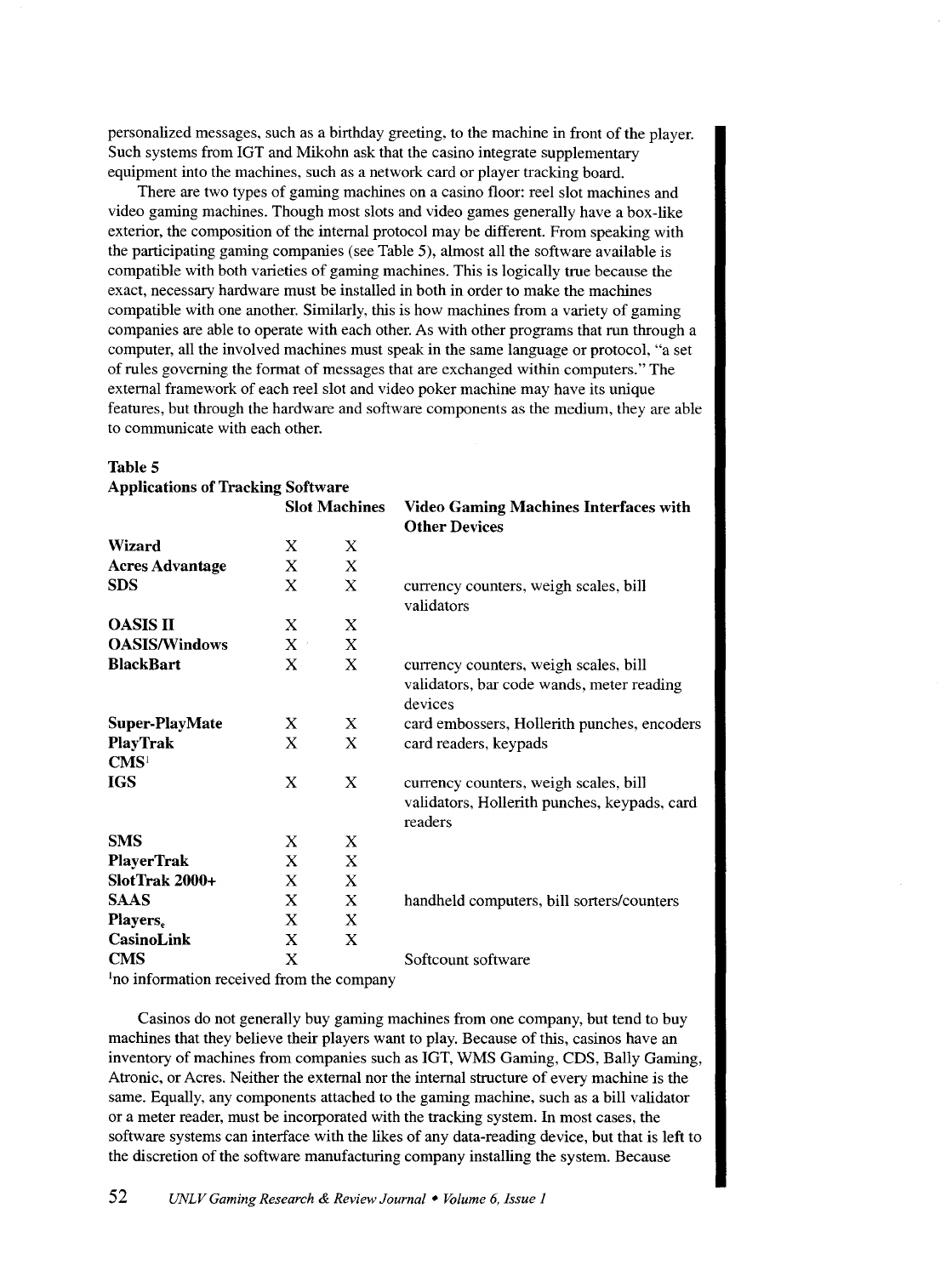gaining companies know that different comparison the casino floor, they try to make sure that the data mechanism exists in the market. Gamin with which their tracking software is compared The software factors to consider w gaming companies know that different companies manufacture much of the hardware on the casino floor, they try to make sure that their program can be connected with whatever data mechanism exists in the market. Gaming companies have a general list of products with which their tracking software is compatible, so before a casino buys a tracking

## choosing a tracking system for an entire casino property are the platform, the database, and the compatibility features

system, it should be aware of the compatibility restrictions with the equipment it has currently.

In addition to the hardware requirements with which the casino must comply, it must also meet the software specifications in all the computers through which the tracking software will be

processing. This entails the installation of the essential software before using the tracking software. Though some casinos would normally fulfill the prerequisite conditions for the software, some already have an existing computer system and simply need to find a software system that meets its computer needs. The software factors to consider when choosing a tracking system for an entire casino property are the platform, the database, and the compatibility features. The platform is essentially the language that regulates the way data are transmitted between computers. The database stores the infonnation collected on the casino floor. The compatibility features allow for the possibility of interfacing with previously installed systems and software within the computer networks.

Table 6 Tracking Software Platform Requirements

|                         | NT                                |   |   | <b>Novell</b> AS/400 Other Platform |
|-------------------------|-----------------------------------|---|---|-------------------------------------|
| Wizard                  | X                                 |   |   |                                     |
| <b>Acres Advantage</b>  | X                                 |   |   | Proprietary                         |
| <b>SDS</b>              |                                   |   |   | RS/6000 AIX, dBASE III              |
| <b>OASIS II</b>         | X                                 | X |   | <b>BTRIEVE</b>                      |
| <b>OASIS/Windows</b>    | X                                 |   |   |                                     |
| <b>BlackBart</b>        | X                                 |   |   |                                     |
| <b>Super-PlayMate</b>   | X                                 |   |   |                                     |
| <b>PlayTrak</b>         | X                                 |   |   |                                     |
| <b>CMS</b>              | X                                 | X |   | DOS                                 |
| <b>IGS</b>              |                                   |   |   | <b>RS/6000 AIX</b>                  |
| <b>SMS</b>              | $X^1$                             |   | X |                                     |
| <b>PlayerTrak</b>       | $\mathbf{X}^{\mathsf{I}}$         |   | X |                                     |
| SlotTrak 2000+          | $X^{\scriptscriptstyle \text{I}}$ |   | X |                                     |
| <b>SAAS</b>             |                                   |   | X |                                     |
| Players                 |                                   |   | X |                                     |
| <b>CasinoLink</b>       | X                                 |   |   |                                     |
| <b>CMS</b>              |                                   |   | X |                                     |
| has an NT server backup |                                   |   |   |                                     |

As generated in Table 6, tracking software systems are capable of running on different types of platforms. Some, such as systems from LSI, have developed different versions of the software for the different operating systems. Some older versions of the current software available today once worked on one operating system such as DOS. This was due to the technology that was accessible to them in the past, but they have gradually upgraded those versions to the more commonly used NT platform. Accordingly, as listed on the table, the NT software is the driving operator for 12 out of 17 software systems. The remaining 5 programs operate on IBM systems software, Novell software, or other proprietary software. Those companies that offer software that uses some variation of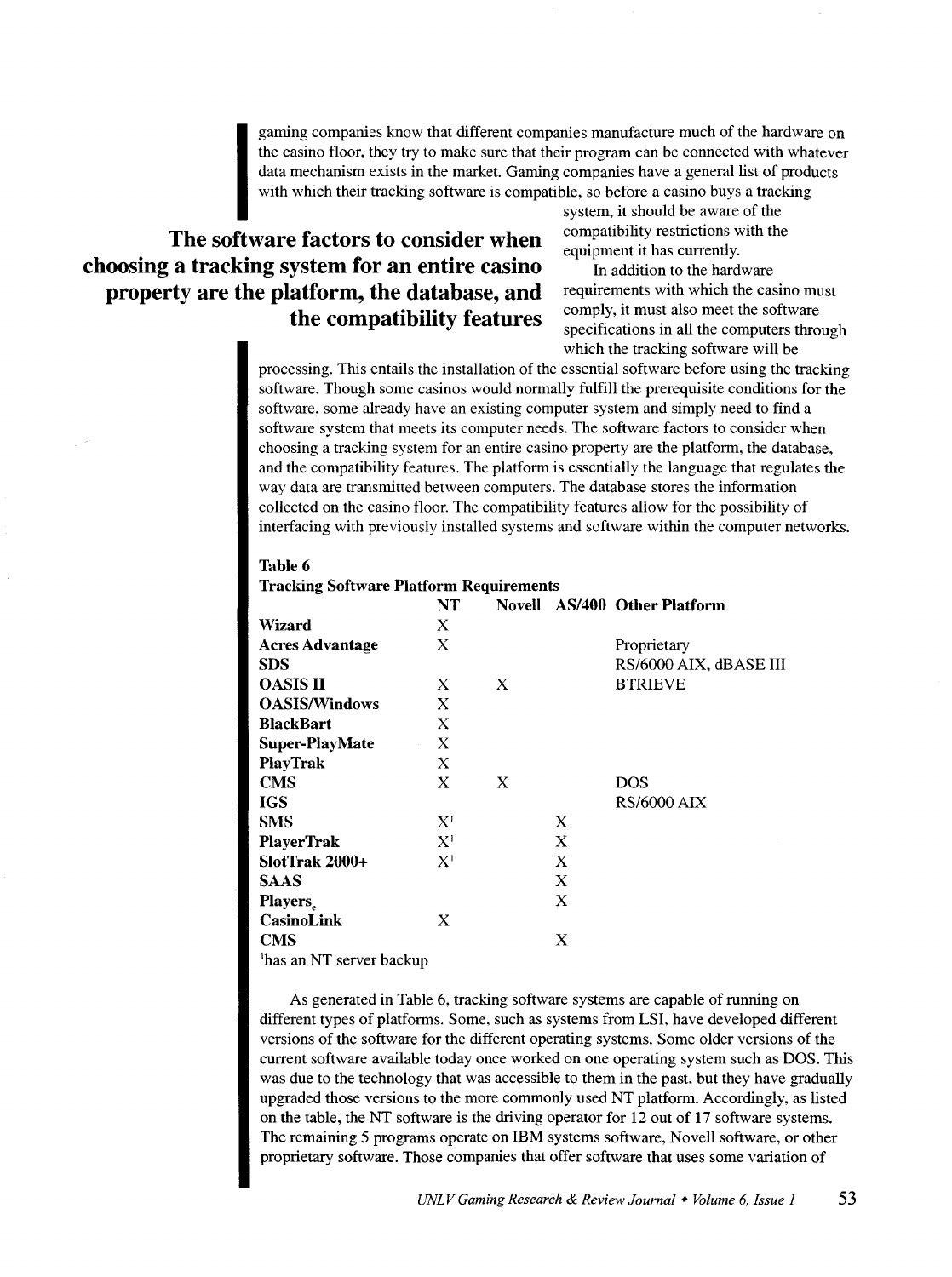software in the IBM family typically are required to run on its hardware counterpart, such as the IBM AS/400 or the IBM RS/6000. With that, as mentioned before, a casino cannot base its decision to buy a tracking system simply on one factor alone because there is a connection of sorts among all the factors involved.

Another factor to consider, similar to that described in the previous paragraph, is the type of database that the tracking system sends all the data collected from the casino floor. In the past it was common to have different modules in a tracking system transmit the information that it collected from the gaming machines and/or the players into separate database systems. With an operating system established in that manner, none of the information between the systems was shared. In order to take advantage of the information being stored in the databases, data in these databases need to be incorporated and analyzed appropriately. Most casinos try to store all their data on one database system, whether its data comes from one software company or multiple companies.

All the software programs listed in Table 7 gather their entire player tracking and slot accounting data into one database system. This database system requirement will vary from one manufacturing company to another, but will likely be from the same manufacturer that developed the platform on which the tracking software operates. For example, most of the software programs which operated on an NT platform system also require that the database that it relays information to be the SQL Server. Gaming manufacturers who use IBM hardware and a UNIX-based platform run a compatible version of IBM's proprietary software to serve as its database. Just as a particular tracking software program must run on a specific platform, the casino must also have the necessary database to store all the data and information that is constantly being compiled.

### Table 7

|  | <b>Database Requirement</b> |
|--|-----------------------------|
|--|-----------------------------|

| Dumbabe Ivequitement              |                   |                       |            |
|-----------------------------------|-------------------|-----------------------|------------|
|                                   | <b>SQL Server</b> | <b>Other Database</b> | ODBC       |
|                                   | <b>Database</b>   |                       | Compatible |
| <b>Wizard</b>                     | X                 |                       |            |
| <b>Acres Advantage</b>            | X                 |                       |            |
| SDS <sup>1</sup>                  |                   |                       | X          |
| <b>OASIS II</b>                   | X                 |                       | X          |
| <b>OASIS/Windows</b>              | X                 |                       | X          |
| <b>BlackBart</b>                  | X                 |                       | X          |
| <b>Super-PlayMate</b>             | X                 |                       | X          |
| PlayTrak                          | X                 | Legacy                | X          |
| <b>CMS</b>                        | X                 |                       | X          |
| <b>IGS</b>                        |                   | Progress              | X          |
| SMS <sup>T</sup>                  |                   |                       | X          |
| PlayerTrak <sup>1</sup>           |                   |                       | X          |
| $\rm SlotTrak$ 2000+ <sup>1</sup> |                   |                       | X          |
| SAAS                              |                   | RBG4                  | X          |
| Players.                          |                   | RBG4                  | X          |
| CasinoLink                        | X                 |                       | X          |
| <b>CMS</b>                        |                   | DB <sub>2</sub>       | X          |
|                                   |                   |                       |            |

<sup>1</sup>was not able to disclose

In discussing the functions of the software, each program was sorted into various features and modules. The two main modules that were looked at in detail were the player tracking and slot accounting components. Looking back, not all the existing tracking systems implemented both functions. Nearly half of the systems performed either the task of player tracking or of slot accounting. When casinos or other gaming properties opt to invest in a tracking system, they may already have an existing one installed and are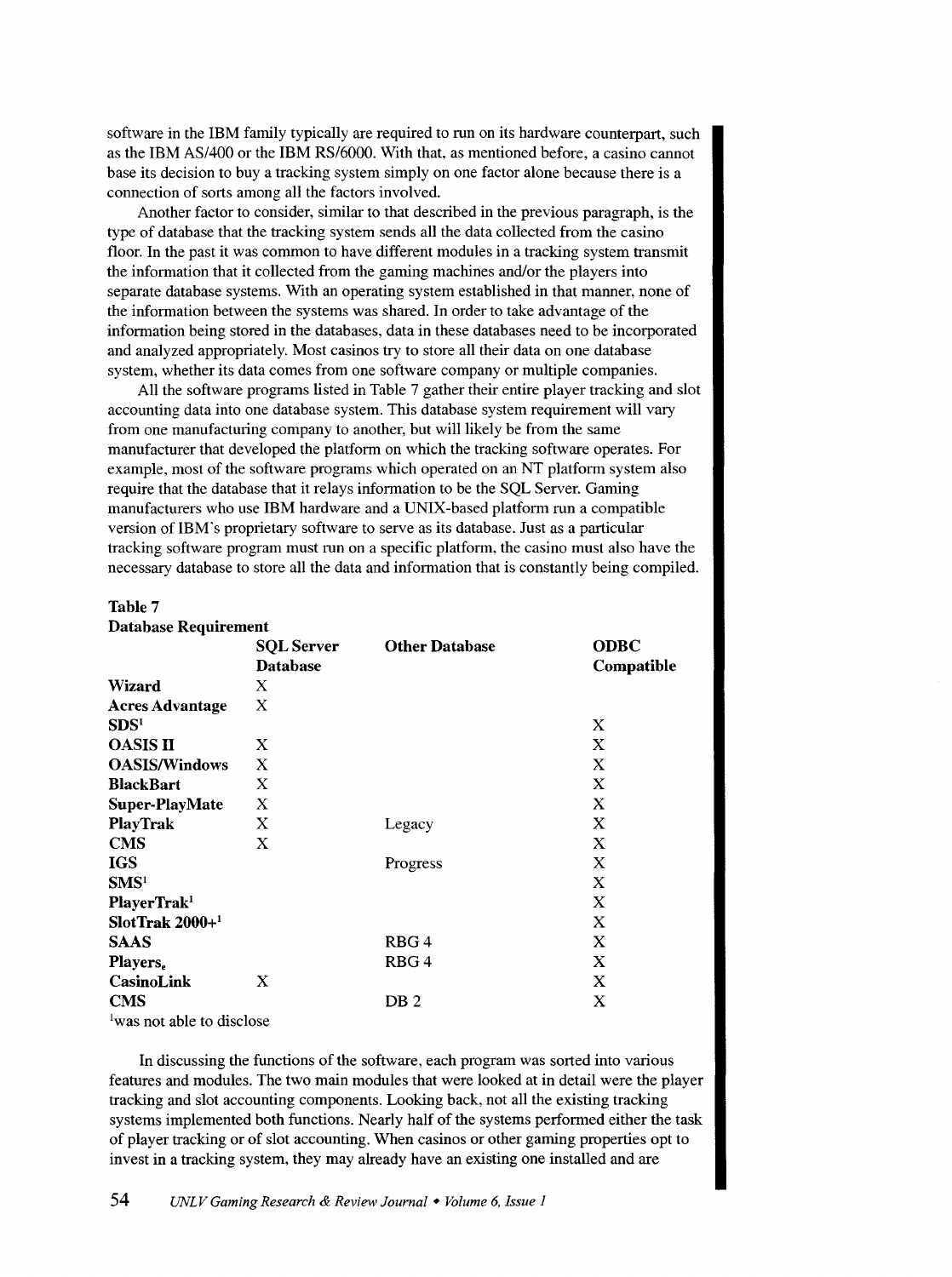satisfied with most of its features but not all of them. They then might decide to incorporate another system to supplement or replace the aspects that they would like to improve. The question of whether the two networks will be compatible with one another is important. Unfortunately, not all systems will interface with other systems. Most gaming companies can interface with software that other manufacturing companies have on the market. They normally have a list of companies and systems with which they are compatible. The companies offer extra hardware and wiring to link the systems together called gateways. These gateways allow the two systems to communicate with one another and transmit the information they receive-from the player or from the machines-into one database system. Though casinos find it inconvenient in supporting two forms of tracking, several casinos still decide to use a combination of tracking software-usually one for player tracking and the other for slot accounting. For example, a few properties use the Super-PlayMate from CDS for the player-tracking module in conjunction with SlotTrak from LSI for the slot accounting module. Both CDS and LSI have total packages that can fulfill both functions, but neither CDS nor LSI has a complete system with which the casinos were contented. Because of gateways and other interface cablings to provide the communication between the two systems, the casino has a working network that will meet its needs.

### **Future Trends**

Because the advances in technology are relatively unpredictable, no one is certain what types of technology lie in the future. Even so, both casinos and gaming companies know that technology constantly is altering the gaming business and they should prepare for what still lies ahead. Casinos drive the rapid rate of the development of new products and features being introduced into the market, in that the gaming manufacturers continually promote new products and ideas. Though most gaming establishments are networked with tracking systems, they are still requesting that the system be improved or include certain features that their software lacks.

More and more software manufacturing companies are trying to incorporate all facets of the casino industry into one system. A growing number of casinos have expanded the services they offer. Instead of simply being a chain of casinos or of hotels and casinos. they have added theme parks. theatrical shows, and shopping areas into their venues. Each of these additions has their own tracking systems that keep track of their customers. Management, being hotel or casino, is always looking for a simple system that consists of all the aspects customized to fit the unique necessities of its property. With several tracking systems scattered all over a property, the casinos try to interface them in order to satisfy their particular needs. This can be both inconvenient and quite costly. With an all-in-one system, casino management has the opportunity of working together to make decisions that will be valuable to the casino, hotel, and other entertainment facets of the business. There are some companies who are producing such a system, but several gaming facilities feel that the system is not fulfilling the needs and expectations that were originally expected. Consumers in the gaming industry do not want to spend an enormous amount of money on a system that does not meet their needs. They know that everything has its price, so they want the best they can possibly obtain with their limited funding.

The purpose of this study is to inform casino operations of what is available to them by software manufacturing companies. In tum, this is also beneficial to the gaming companies who should be willing to listen to the constructive criticism given by the consumers that use their systems. They are aware that they do not offer a system that will meet the needs of all casinos. Therefore, using this information and consumer feedback to address the weaknesses of tracking software in general. they are able to offer a better product. Both the software manufacturers and the casinos recognize that tracking systems are far from being perfect, and that is the reason these gaming manufacturing companies are continually trying to improve these systems or develop new ones. When the first